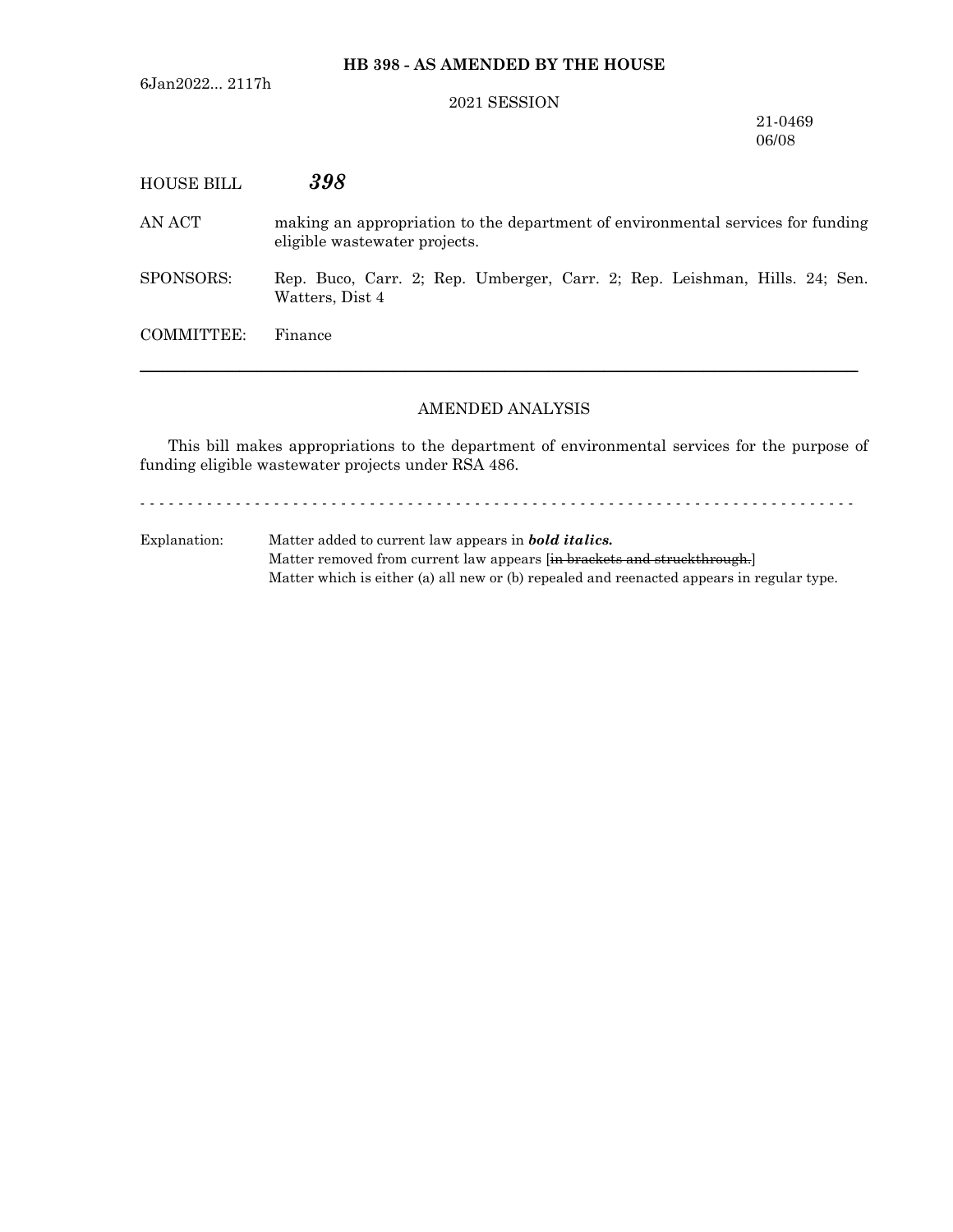### STATE OF NEW HAMPSHIRE

*In the Year of Our Lord Two Thousand Twenty One*

AN ACT making an appropriation to the department of environmental services for funding eligible wastewater projects.

*Be it Enacted by the Senate and House of Representatives in General Court convened:*

1 Department of Environmental Services; Appropriation. There is hereby appropriated to the department of environmental services the sum of \$5,735,248 for the fiscal year ending June 30, 2023 1 2

and \$6,919,115 for the fiscal year ending June 30, 2024, which shall be nonlapsing, for the purpose of 3

funding eligible wastewater projects under RSA 486. The governor is authorized to draw a warrant 4

for said sum out of any money in the treasury not otherwise appropriated. 5

2 Effective Date. This act shall take effect July 1, 2022. 6